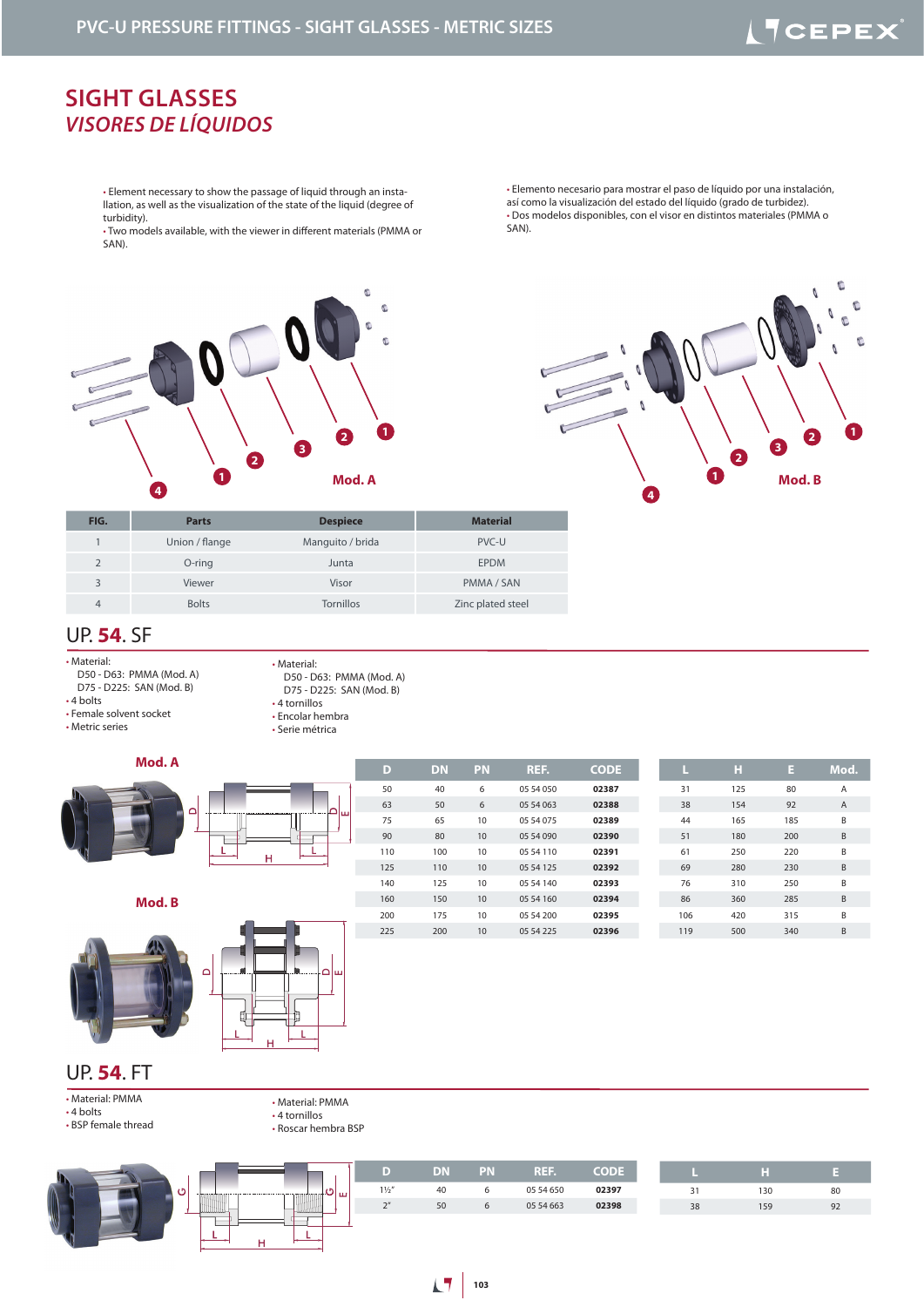### **SIGHT GLASSES** *VISORES DE LÍQUIDOS*

### UP. **54**. SF. BS- SIGHT GLASSES BS

#### • Material:

 1½" - 2": PMMA (Fig. A) 2½" - 4": SAN (Fig. B)

- 4 bolts
- Female solvent socket
- British Standard series

• Material: 1½" - 2": PMMA (Fig. A) 2½" - 4": SAN (Fig. B) • 4 tornillos • Encolar hembra • Serie British Standard

Working pressure at 20°C (73°F) water temperature:  $\cdot$  1½" - 2": PN 6

• 2½" - 4": PN 10

Presión de servicio a 20°C (73°F) temperatura de agua:  $\cdot$  1½" - 2": PN 6  $\cdot$  2½" - 4": PN 10

### **Mod. A**



**Mod. B**

 $\Omega$ 





Ë

| D              | <b>DN</b> | PN | REF.                   | <b>CODE</b> |    |
|----------------|-----------|----|------------------------|-------------|----|
| $1\frac{1}{2}$ | 40        | 6  | 05 54 905              | 21082       | 31 |
| 2 <sup>n</sup> | 50        | 6  | 05 54 906              | 21083       | 38 |
| $2\frac{1}{2}$ | 65        | 10 | 05 54 075 <sup>M</sup> | 02389       | 44 |
| 3''            | 80        | 10 | 05 54 908              | 21084       | 51 |
| 4 <sup>n</sup> | 100       | 10 | 05 54 910              | 21085       | 61 |
| 6"             | 150       | 10 | 05 54 914              | 69340       |    |

|    | н   | Е   | Mod. |
|----|-----|-----|------|
| 31 | 130 | 80  | А    |
| 38 | 159 | 92  | А    |
| 44 | 165 | 185 | B    |
| 51 | 180 | 200 | B    |
| 61 | 250 | 220 | R    |